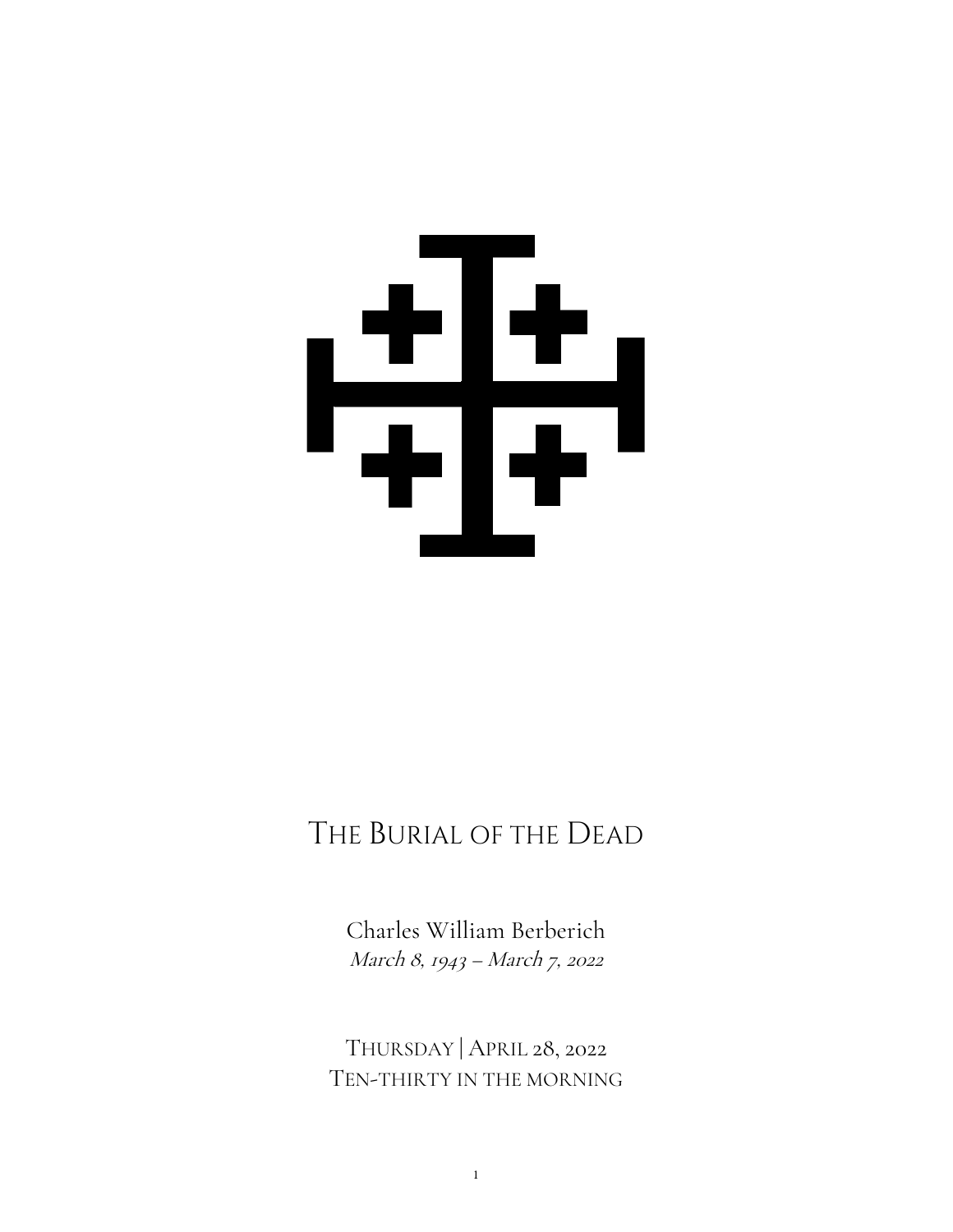

Charles William Berberich died on March 7th at his home in Denver, Colorado. He was born in Queens, New York on March 8, 1943. He is survived by his wife of 50 years, Marilyn Munsterman, and two brothers, Paul and Joseph.

Charles grew up in Port Washington, NY. He graduated from University of Notre Dame and has a PhD from Northwestern University, specializing in African History. He was a professor at Southern Illinois University and Rutgers University. He served in the International Division of The Solar Research Institute in Golden, CO, and other renewable energy organizations.

Charles and Marilyn moved to Denver in 1978. He had many passions about his life in Colorado: The Denver Croquet Club, Opera Colorado, Saint John's Cathedral, Friends of Chamber Music, the Denver Public Library, his weekly bridge club and *The Stones*, a wonderful book group. Charles loved to travel, especially to his house in France. His academic research led him to specialized archives in Pairs, Den Hague, Salamanca, and London. Further field research of trade routes took him to Ghana and Senegal, where he loved the food and culture. His delight in cooking incorporated the foods and traditions of his travels. His legacy will be his loving kindness and generosity for his wife and friends. He will be remembered for his amusing puns, inventive cooking and an encyclopedic knowledge of obscure topics, which enlivened many gatherings with friends.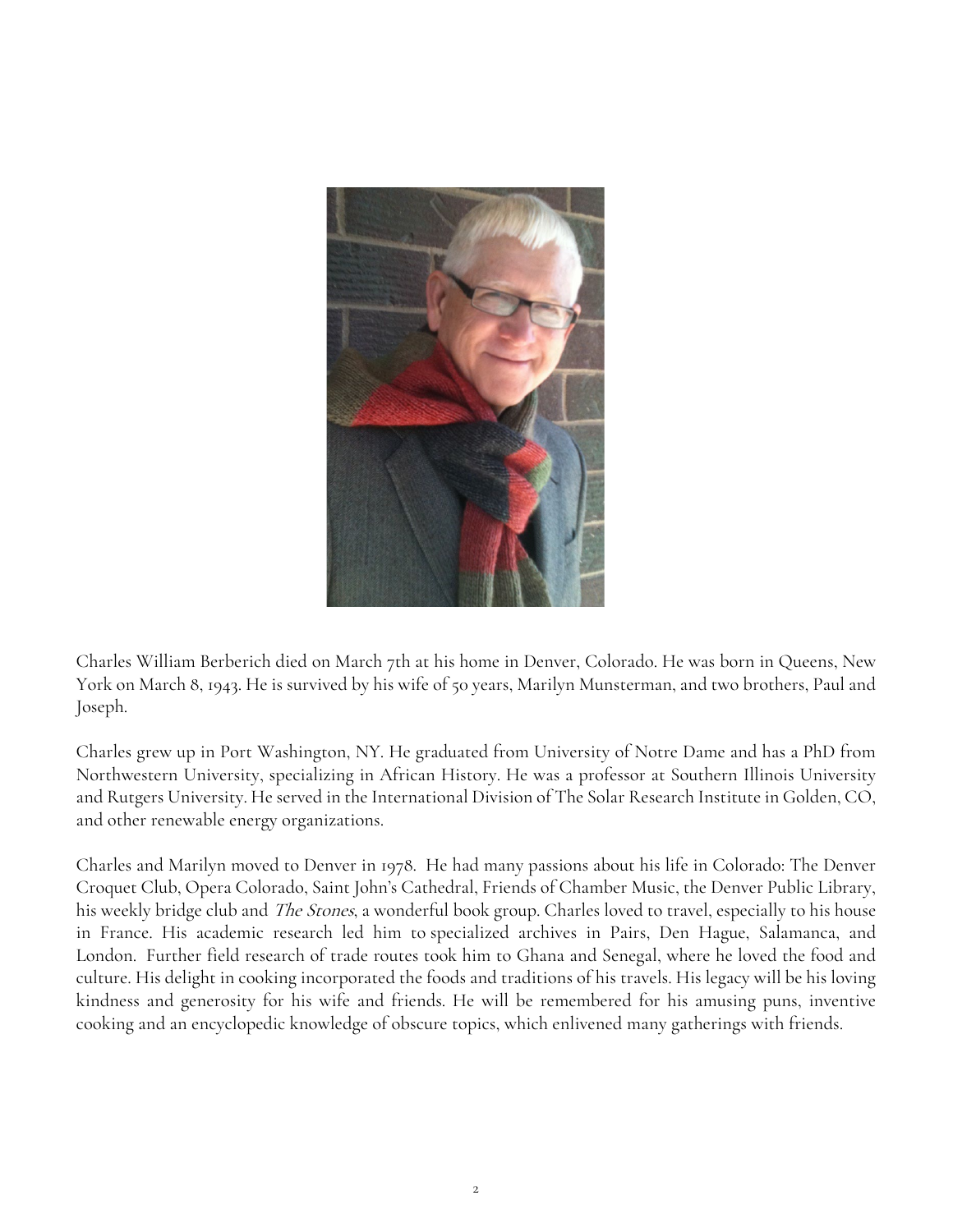# THE ORDER OF SERVICE

# VOLUNTARIES

### All stand for the Procession

I am resurrection and I am life says the Lord. Those who believe in me, even though they die, will live, and everyone who lives and believes in me will never die. For I know that my Redeemer lives, and at the last will stand upon the earth; and though worms destroy this body, yet in my flesh shall I see God, whom I shall see and my eyes behold, who is my friend and not a stranger. We do not live to ourselves, and we do not die to ourselves. If we live, we live to the Lord, and if we die, we die to the Lord; so then, whether we live or die, we belong to the Lord. Happy from now on are those who die in the Lord! So it is, says the Spirit, for they rest from their labor.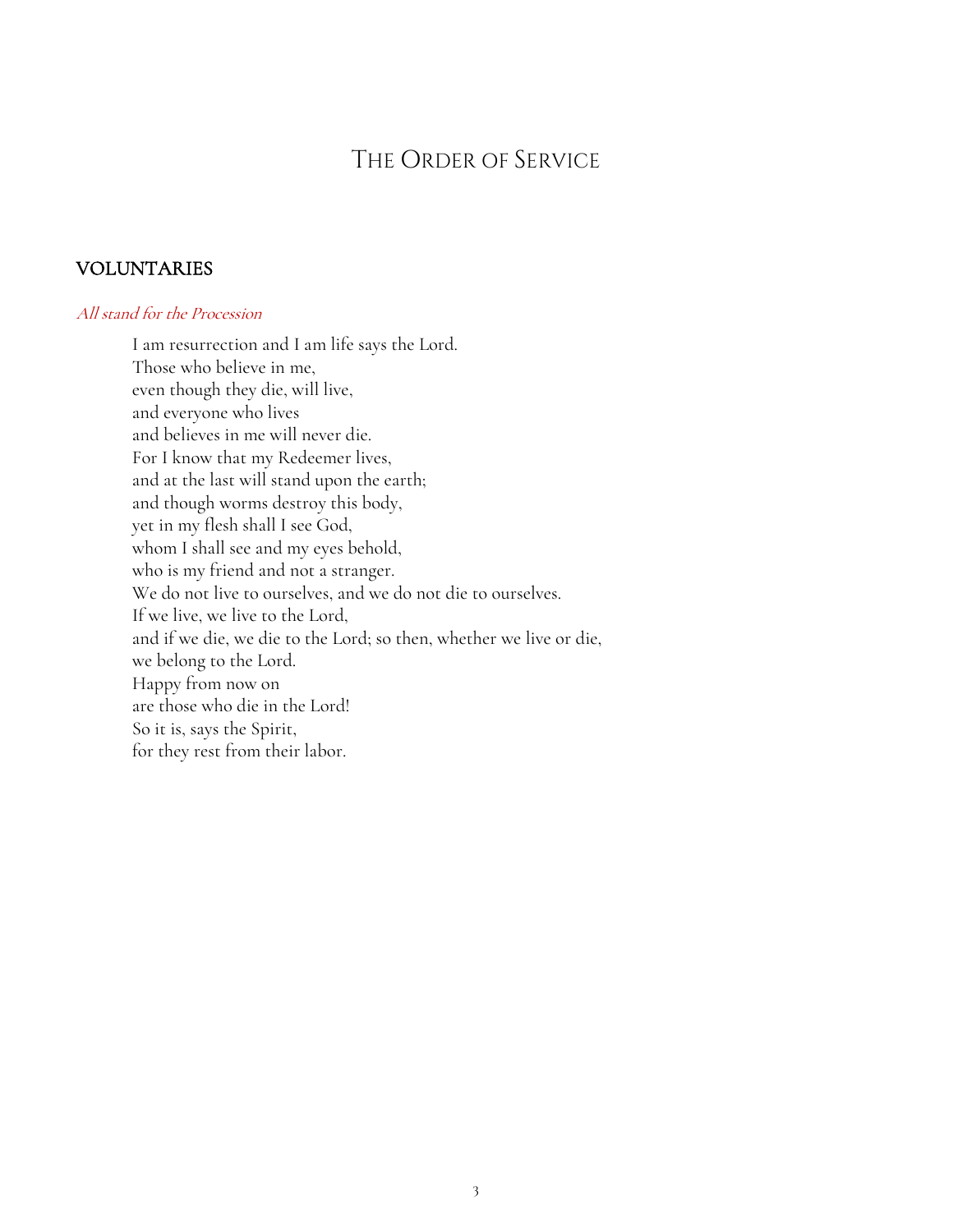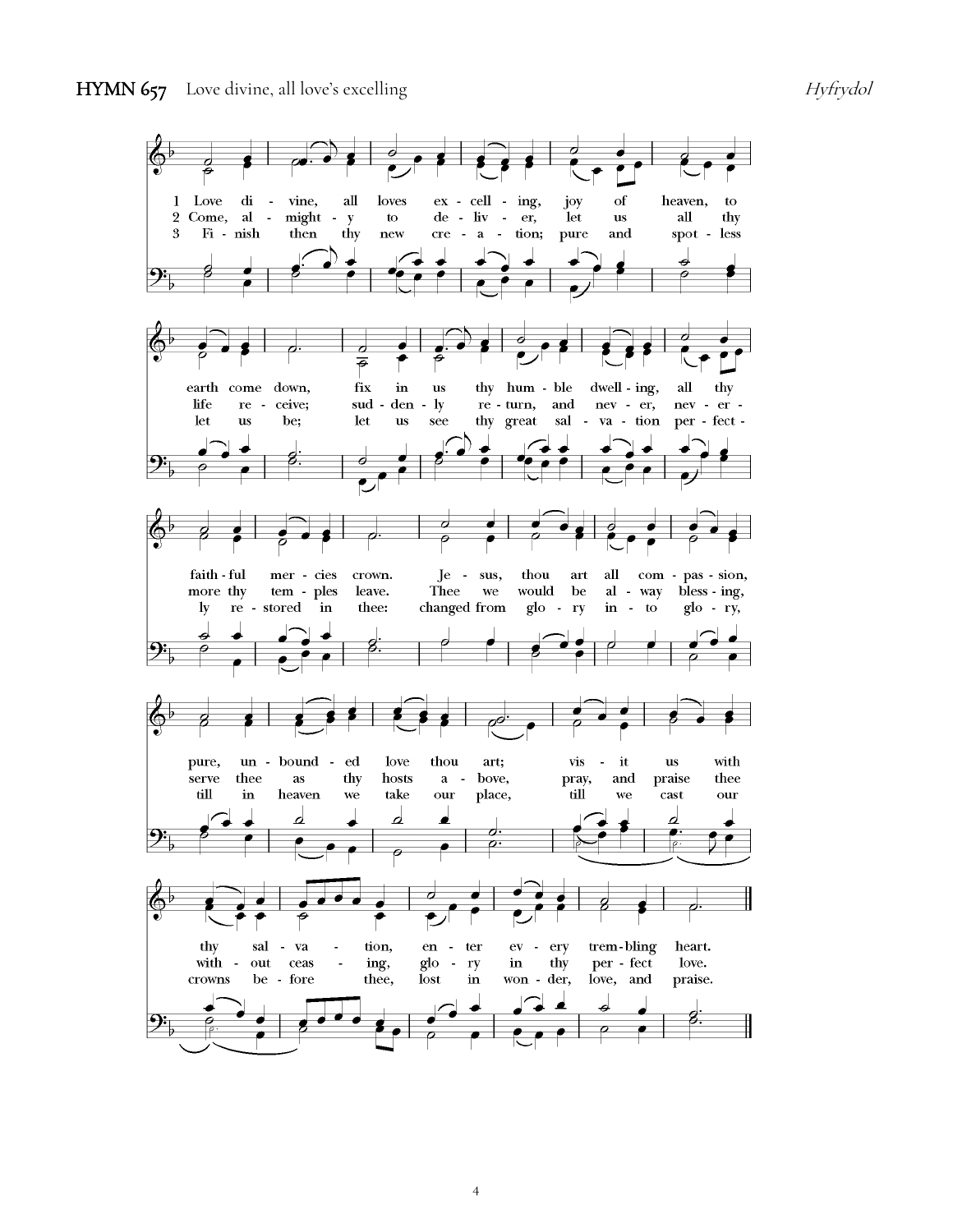### THE COLLECTS

The Lord be with you.

### And also with you.

Let us pray.

O God, whose mercies cannot be numbered: Accept our prayers on behalf of your servant Charles, and grant him an entrance into the land of light and joy, in the fellowship of your saints; through Jesus Christ our Lord, who lives and reigns with you and the Holy Spirit, one God, now and for ever.

Amen.

Most merciful God, whose wisdom is beyond our understand: Deal graciously with Charles' family and friends in their grief. Surround them with your love, that they may not be overwhelmed by their loss, but have confidence in your goodness, and strength to meet the days to come; through Jesus Christ our Lord. **Amen.** 

### All sit.

### THE FIRST LESSON Solomon 2:10-13, 8:6-7

A Reading from the Song of Solomon.

My beloved speaks and says to me: "Arise, my love, my fair one, and come away; for now the winter is past, the rain is over and gone. The flowers appear on the earth; the time of singing has come, and the voice of the turtledove is heard in our land. The fig tree puts forth its figs, and the vines are in blossom; they give forth fragrance. Arise, my love, my fair one, and come away. Set me as a seal upon your heart, as a seal upon your arm; for love is strong as death, passion fierce as the grave. Its flashes are flashes of fire, a raging flame. Many waters cannot quench love, neither can floods drown it. If one offered for love all the wealth of one's house, it would be utterly scorned.

The Word of the Lord. Thanks be to God.

# PSALM 139:1-11

### All read in unison.

1 Lord, you have searched me out and known me; \* you know my sitting down and my rising up; you discern my thoughts from afar. 2 You trace my journeys and my resting-places \* and are acquainted with all my ways. 3 Indeed, there is not a word on my lips, \* but you, O Lord, know it altogether. 4 You press upon me behind and before \* and lay your hand upon me. 5 Such knowledge is too wonderful for me; \* it is so high that I cannot attain to it.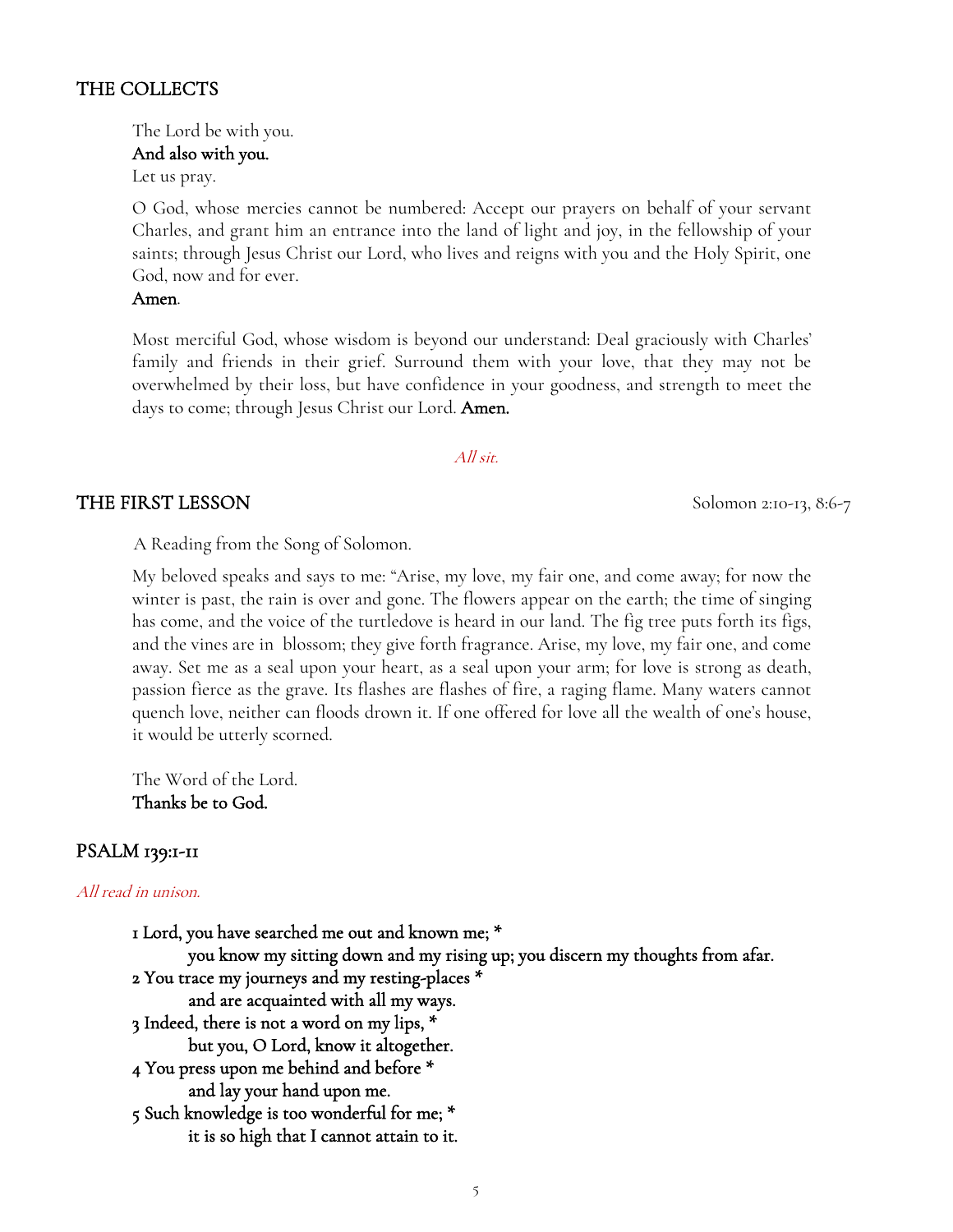6 Where can I go then from your Spirit? \* where can I flee from your presence? 7 If I climb up to heaven, you are there; \* if I make the grave my bed, you are there also. 8 If I take the wings of the morning \* and dwell in the uttermost parts of the sea, 9 Even there your hand will lead me \* and your right hand hold me fast. 10 If I say, "Surely the darkness will cover me, \* and the light around me turn to night," 11 Darkness is not dark to you; the night is as bright as the day; \* darkness and light to you are both alike.

# THE SECOND LESSON Revelation 21:2-7

A Reading from the Revelation to John.

And I saw the holy city, the new Jerusalem, coming down out of heaven from God, prepared as a bride adorned for her husband. And I heard a loud voice from the throne saying, "See, the home of God is among mortals. He will dwell with them; they will be his peoples, and God himself will be with them; he will wipe every tear from their eyes. Death will be no more; mourning and crying and pain will be no more, for the first things have passed away." And the one who was seated on the throne said, "See, I am making all things new." Also he said, "Write this, for these words are trustworthy and true." Then he said to me, "It is done! I am the Alpha and the Omega, the beginning and the end. To the thirsty I will give water as a gift from the spring of the water of life. Those who conquer will inherit these things, and I will be their God and they will be my children.

The Word of the Lord. Thanks be to God.

All stand.

# THE GOSPEL LESSON John 14:1-6a

The Holy Gospel of our Lord Jesus Christ according to John. Glory to you, Lord Christ.

"Do not let your hearts be troubled. Believe in God, believe also in me. In my Father's house there are many mansions. If it were not so, would I have told you that I go to prepare a place for you? And if I go and prepare a place for you, I will come again and will take you to myself, so that where I am, there you may be also. And you know the way to the place where I am going." Thomas said to him, "Lord, we do not know where you are going. How can we know the way?" Jesus said to him, "I am the way, and the truth, and the life.

The Gospel of the Lord. Praise to you, Lord Christ.

All sit.

6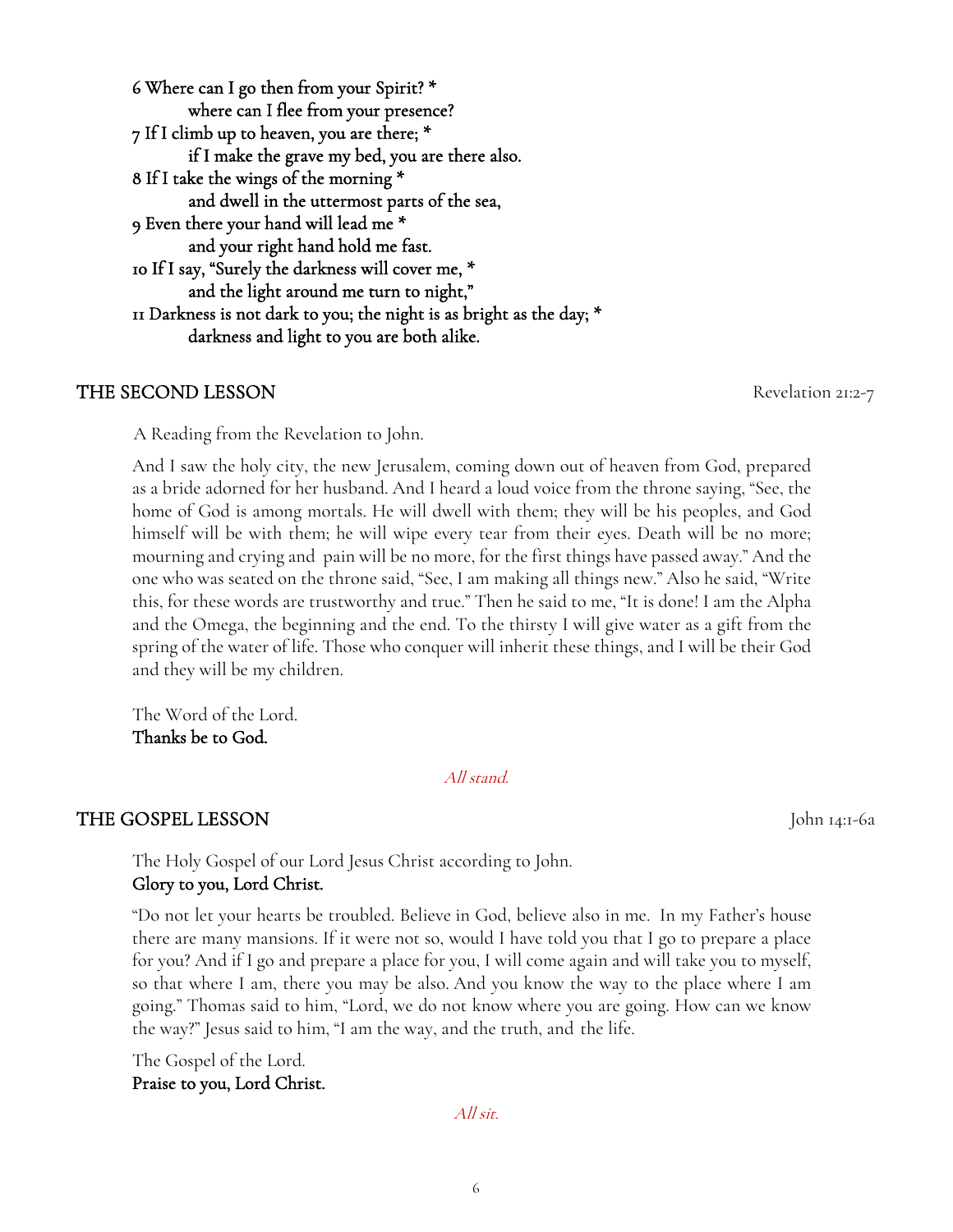### **HOMILY**

### MUSICAL MEDITATION Enigma variations: Nimrod Edward Elgar

All stand.

### THE APOSTLES' CREED

In the assurance of eternal life given at Baptism, let us proclaim our faith and say together,

I believe in God, the Father almighty, creator of heaven and earth. I believe in Jesus Christ, his only Son, our Lord. He was conceived by the power of the Holy Spirit and born of the Virgin Mary. He suffered under Pontius Pilate, was crucified, died, and was buried. He descended to the dead. On the third day he rose again. He ascended into heaven, and is seated at the right hand of the Father. He will come again to judge the living and the dead. I believe in the Holy Spirit, the holy catholic Church, the communion of saints, the forgiveness of sins, the resurrection of the body, and the life everlasting. Amen.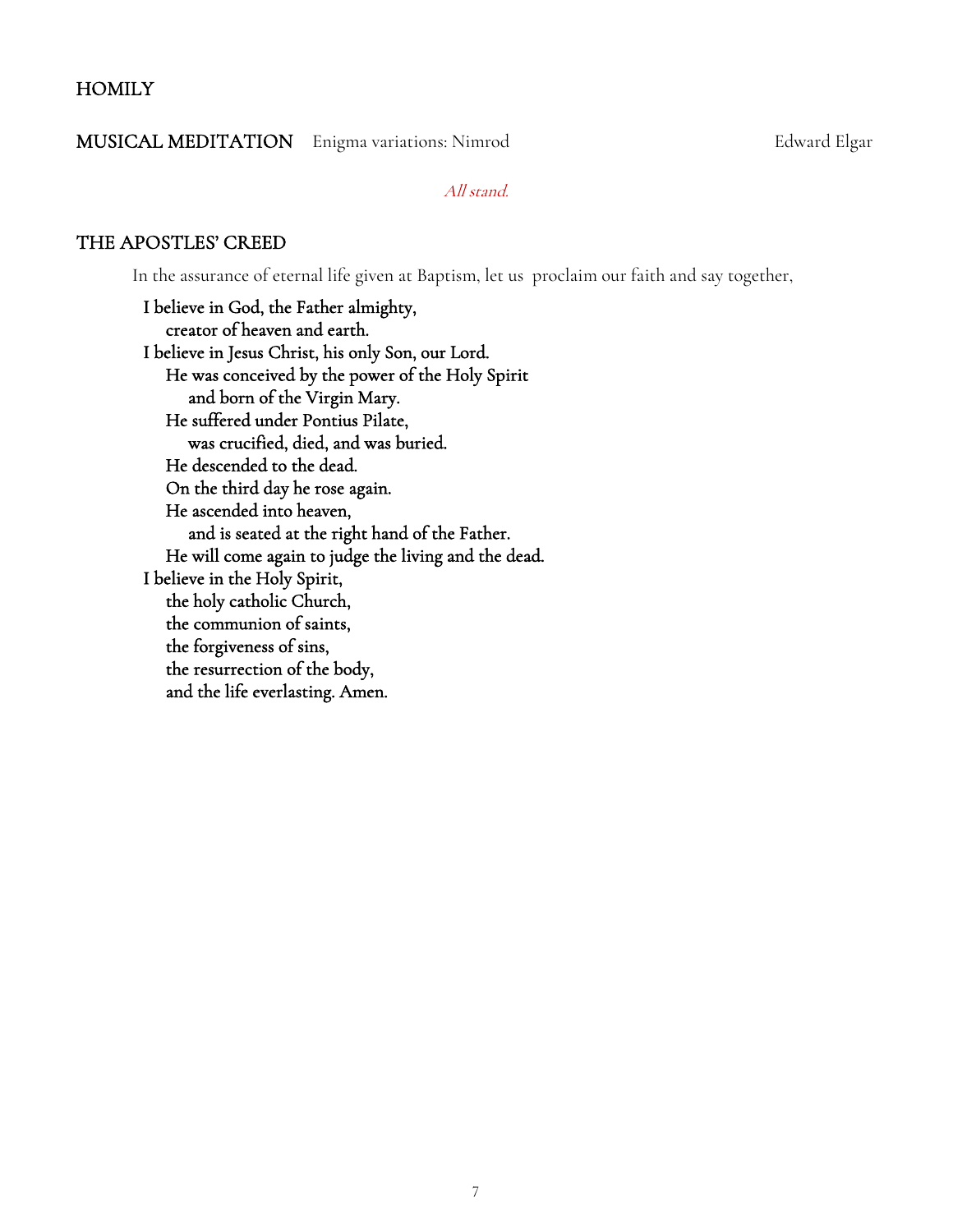# THE PRAYERS

For our brother Charles let us pray to our Lord Jesus Christ who said, "I am the resurrection and I am Life." Lord, you consoled Martha and Mary in their distress; draw near to us who mourn for Charles, and dry the tears of those who weep.

# Hear us, Lord.

You wept at the grave of Lazarus, your friend; comfort us in our sorrow.

# Hear us, Lord.

You raised the dead to life; give our brother Charles eternal life.

# Hear us, Lord.

You promised paradise to the thief who repented; bring our brother to the joys of heaven.

# Hear us, Lord.

Our brother Charles was washed in Baptism and anointed with the Holy Spirit; give him fellowship with all your saints.

# Hear us, Lord.

Our brother Charles was nourished with your Body and Blood; grant him a place at the table in your heavenly kingdom.

# Hear us, Lord.

Comfort us in our sorrows at the death of our brother; let our faith be our consolation, and eternal life our hope.

# Hear us, Lord.

# Presider

Father of all, we pray to you for Charles, and for all those whom we love but see no longer. Grant them eternal rest. Let light perpetual shine upon them. May his soul and the souls of all the departed, through the mercy of God, rest in peace. **Amen** 

# THE PEACE

The peace of the Lord be always with you. And also with you.

All greet one another with a sign of God's peace then sit for announcements.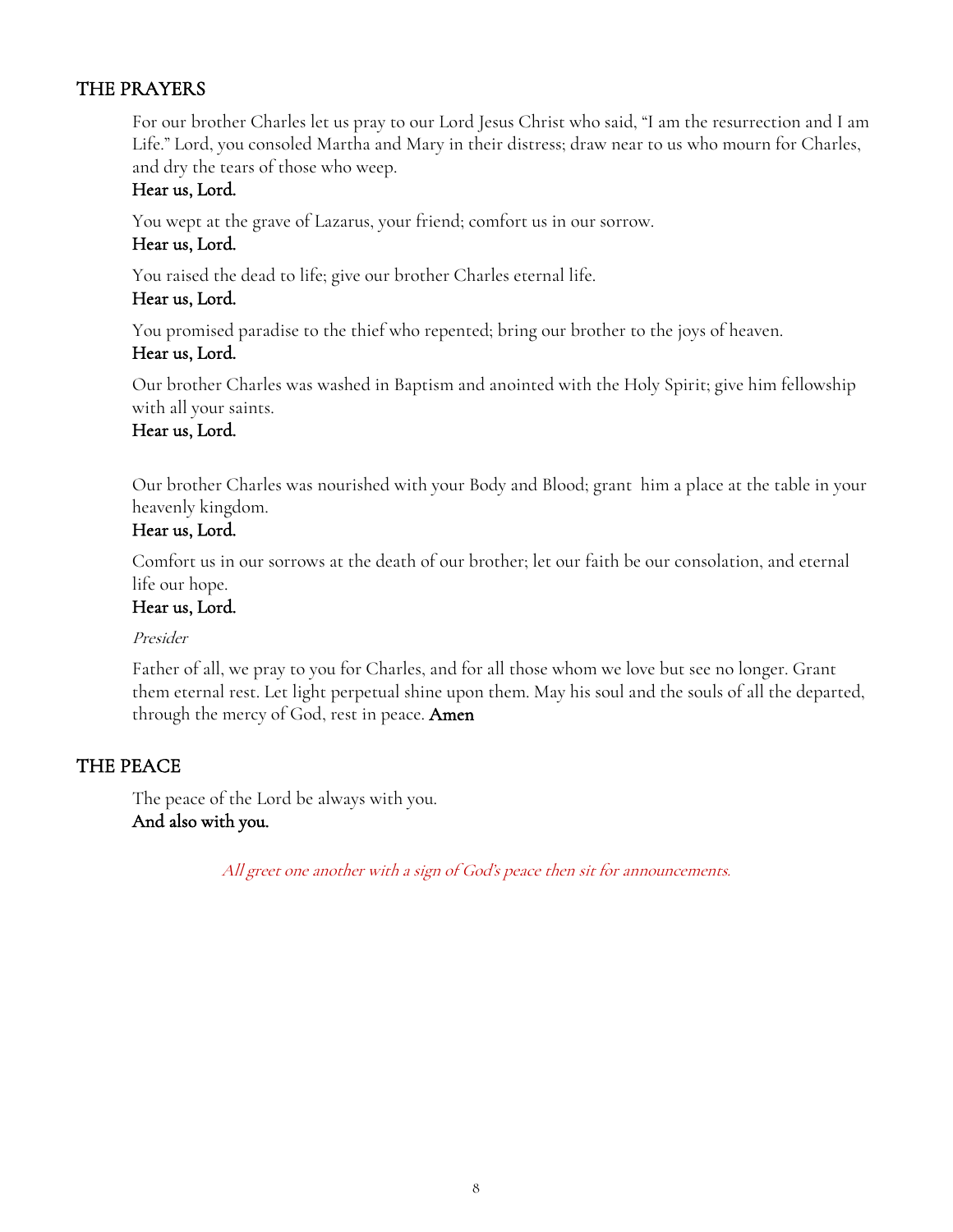### All stand to sing the hymn.





### THE COMMENDATION

Give rest, O Christ, to your servant with your saints, where sorrow and pain are no more, neither sighing, but life everlasting.

You only are immortal, the creator and maker of mankind; and we are mortal, formed of the earth, and to earth shall we return. For so did you ordain when you created me, saying, "You are dust, and to dust you shall return." All of us go down to the dust; yet even at the grave we make our song: Alleluia, alleluia, alleluia.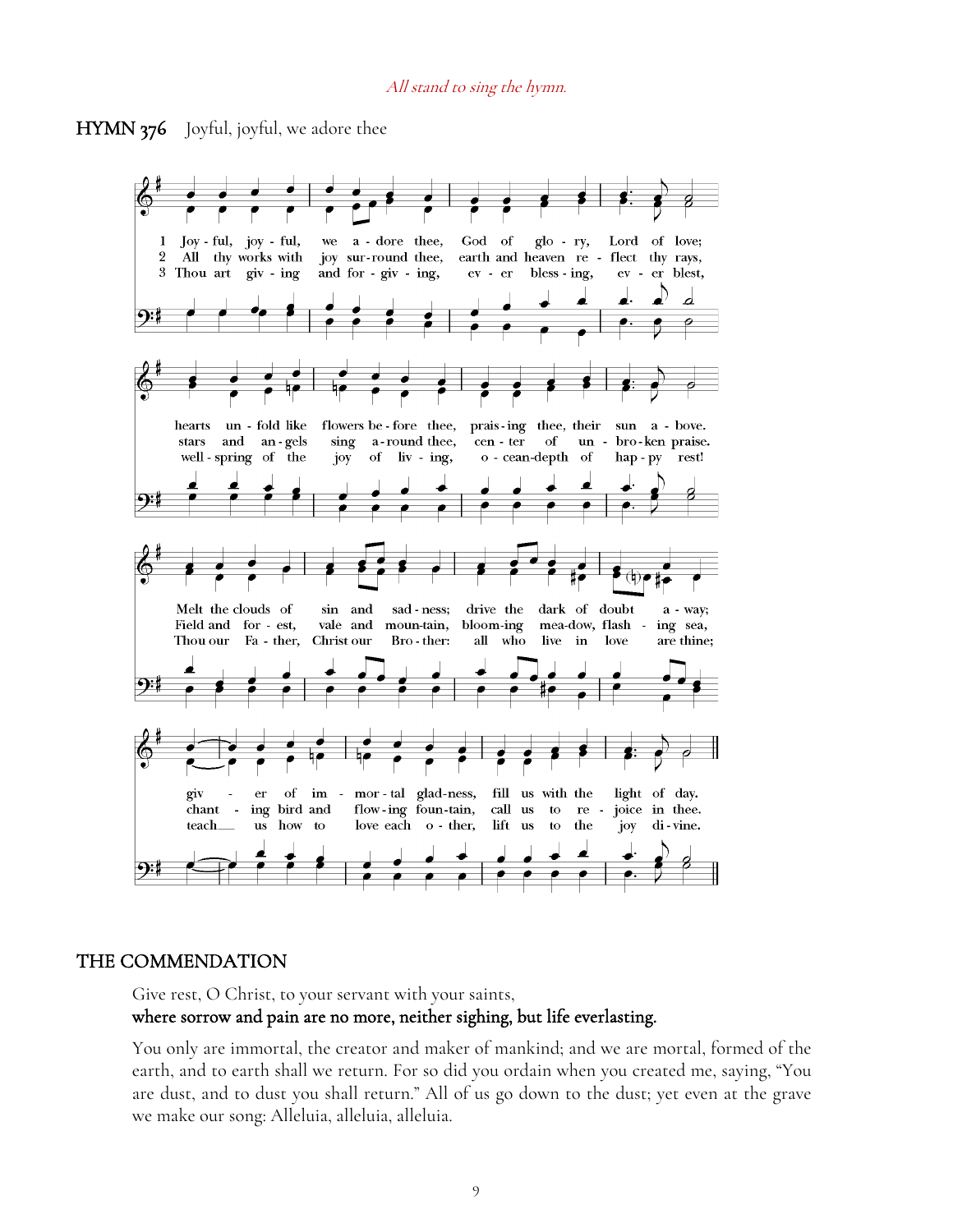# Give rest, O Christ, to your servant with your saints, where sorrow and pain are no more, neither sighing, but life everlasting.

Into your hands, O merciful Savior, we commend your servant Charles. Acknowledge, we humbly beseech you, a sheep of your own fold, a lamb of your own flock, a sinner of your own redeeming. Receive him into the arms of your mercy, into the blessed rest of everlasting peace, and into the glorious company of the saints in light. Amen.

### ANTHEMS

Christ is risen from the dead, trampling down death by death, and giving life to those in the tomb.

The Sun of Righteousness is gloriously risen, giving light to those who sat in darkness and in the shadow of death.

The Lord will guide our feet into the way of peace, having taken away the sin of the world.

Christ will open the kingdom of heaven to all who believe in his Name, saying, Come, O blessed of my Father; inherit the kingdom prepared for you.

Into paradise may the angels lead you. At your coming may the martyrs receive you, and bring you into the holy city Jerusalem.

VOLUNTARY Fantasia in G major, BWV 572 Johann Sebastian Bach

# During the Voluntary the People proceed to All Souls' Walk for The Committal.

# THE COMMITTAL

Everyone the Father gives to me will come to me; I will never turn away anyone who believes in me. He who raised Jesus Christ from the dead will also give new life to our mortal bodies through his indwelling Spirit.

My heart, therefore, is glad, and my spirit rejoices; my body also shall rest in hope. You will show me the path of life; in your presence there is fullness of joy, and in your right hand are pleasures for evermore.

### As earth is cast upon Charles's remains, the Presider says

In sure and certain hope of the resurrection to eternal life through our Lord Jesus Christ, we commend to Almighty God our brother Charles and we commit his remains to this resting place; earth to earth, ashes to ashes, dust to dust. The Lord bless him and keep him, the Lord make his face to shine upon him and be gracious to him, the Lord lift up his countenance upon him and give him peace. Amen.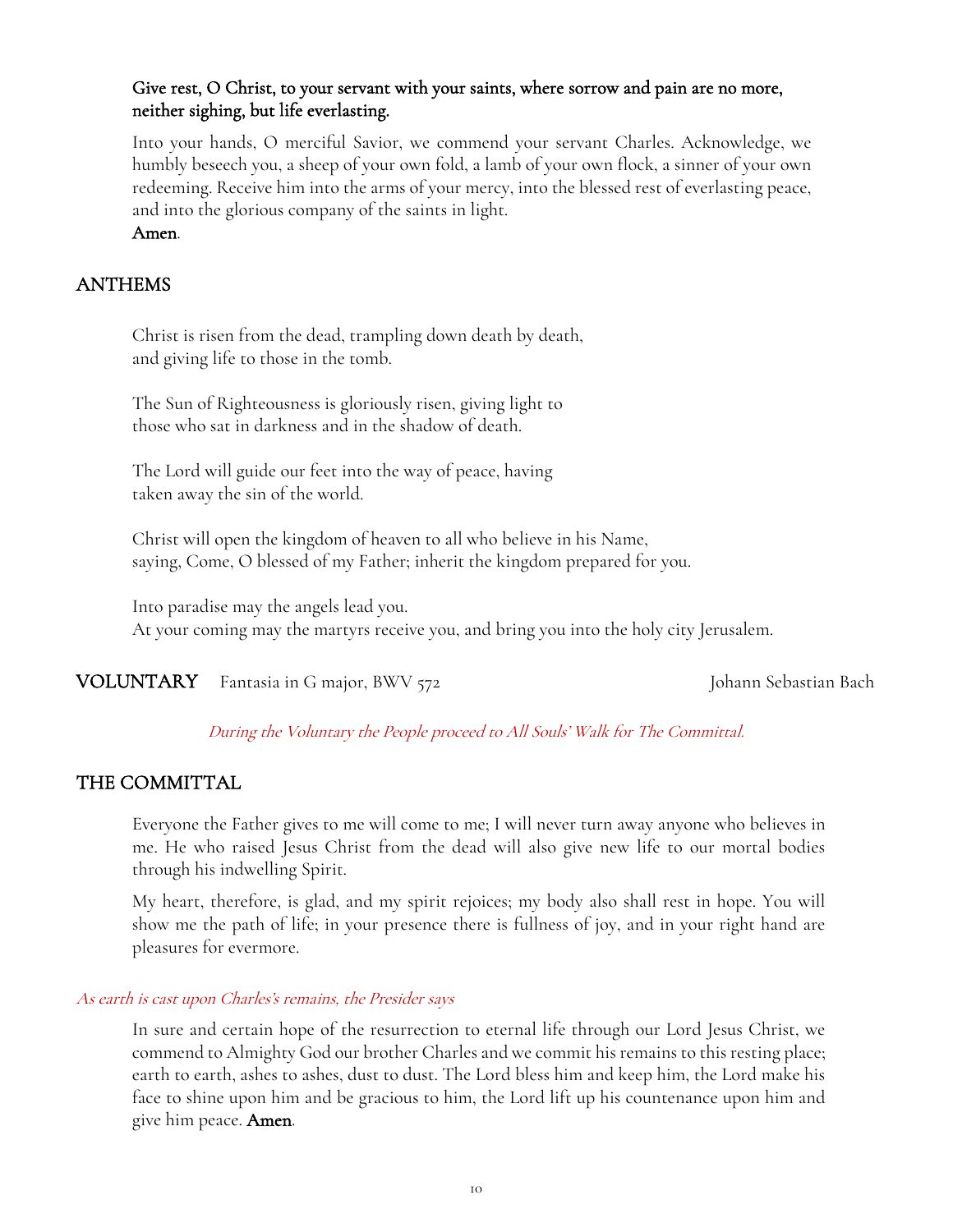# THE LORD'S PRAYER

And now as our Savior Christ has taught us, we are bold to say,

Our Father, who art in heaven, hallowed be thy Name, thy kingdom come, thy will be done, on earth as it is in heaven. Give us this day our daily bread. And forgive us our trespasses, as we forgive those who trespass against us. And lead us not into temptation but deliver us from evil. For thine is the kingdom, and the power, and the glory, for ever and ever. Amen.

Father of all, we pray to you for Charles and for all those we love, but see no longer: Grant them your peace; let light perpetual shine upon them; and, in your loving wisdom and almighty power, work in them the good purpose of your perfect will; through Jesus Christ our Lord.

### Amen.

Almighty God, Father of mercies and giver of comfort: Deal graciously, we pray, with all who mourn; that, casting all our care on you, we may know the consolation of your love; through Jesus Christ our Lord.

### Amen.

Bring us, O Lord God, at our last awakening into the house and gate of heaven to enter into that gate and dwell in that house, where there shall be no darkness nor dazzling, but one equal light; no noise nor silence, but one equal music; no fears nor hopes, but one equal possession; no ends nor beginnings but one equal eternity; in the habitations of your glory and dominion, world without end.

### Amen.

Rest eternal grant to him, O Lord; and let light perpetual shine upon him.

May his soul, and the souls of all the departed, through the mercy and love of God, rest in peace and rise in glory. Amen.

# THE DISMISSAL

Alleluia. Christ is risen. The Lord is risen indeed. Alleluia.

Let us go forth in the name of Christ. Thanks be to God.

All are invited to a reception in Dagwell Hall.